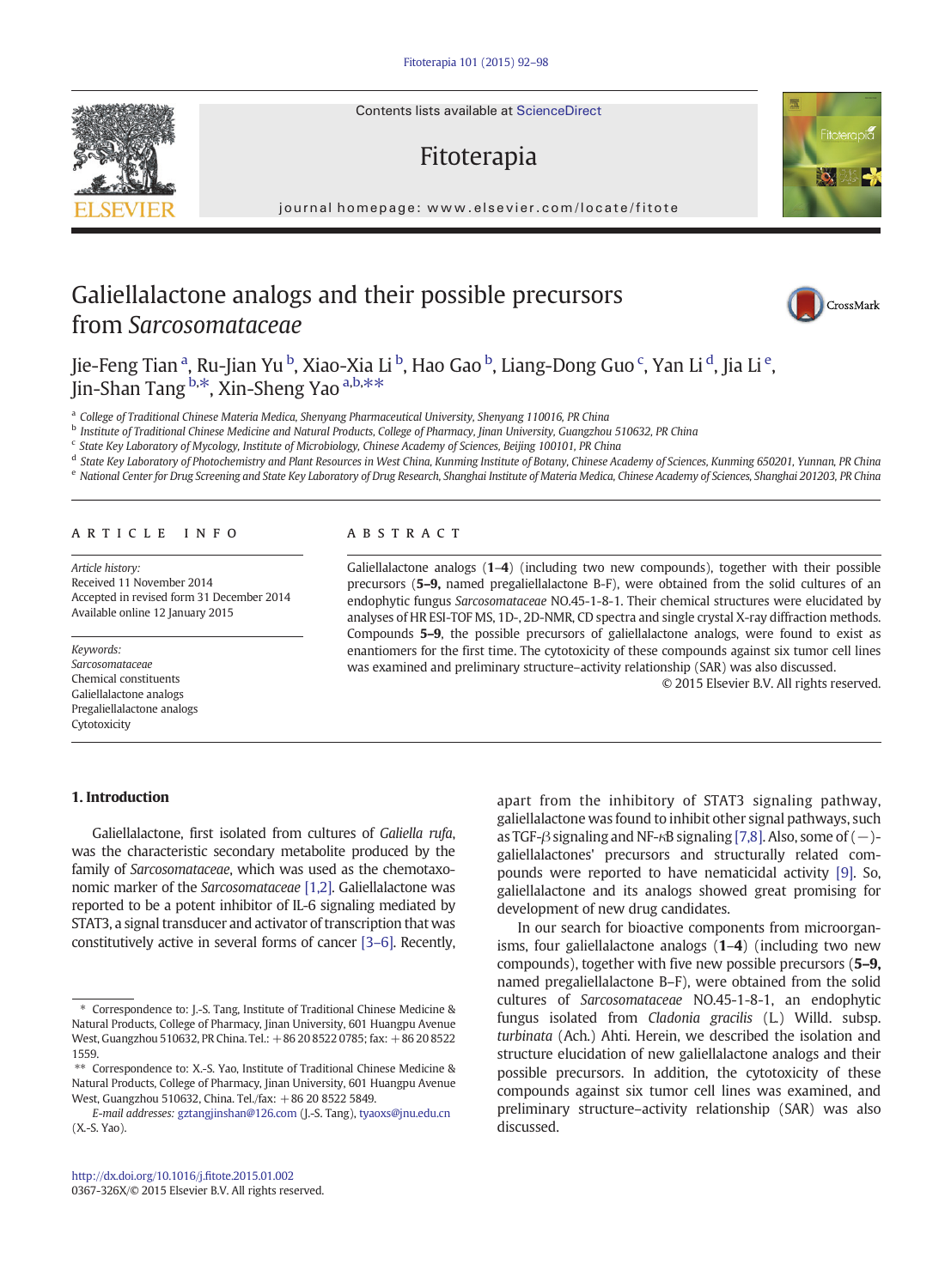# 2. Experimental

# 2.1. General experimental procedures

Optical rotations were obtained on a P-1020 digital polarimeter (Jasco Corporation). IR spectra were recorded on a JASCO FTIR-480 plus spectrometer. CD spectrum was recorded in CHCl<sub>3</sub> using a JASCO J-810 spectrophotometer at room temperature. NMR spectra were measured on Bruker AV 300 and 400. The chemical shifts were given in ppm relative to chemical shifts of solvent resonances (CD<sub>3</sub>OD:  $\delta_H$  3.30/ $\delta_C$  49.0). HR-ESI-MS spectra were obtained on a Micromass Q-TOF mass spectrometer. A single-crystal X-ray diffraction was measured on Agilent Super-Nova. Analytical HPLC was performed on a SHIMADZU LC-20AB Liquid Chromatograph with SPD-M20A Detector using a cosmosil C18 column (4.6  $\times$  250 mm, 5 µm). Preparative HPLC was performed on a SHIMADZU LC-6AD Liquid Chromatograph with SPD-20A Detector using an ODS column [YMC-Pack ODS-A  $(10.0 \times 250$  mm, 5  $\mu$ m, 220 and 208 nm)]. Open column chromatography (CC) was performed using silica gel (200–300 mesh, Qingdao Haiyang Chemical Group Corp., Qingdao), ODS (50 μm, YMC). TLC analysis was performed on pre-coated silica gel GF254 plates (Qingdao Haiyang Chemical Group Corp., Qingdao).

# 2.2. Microorganism and fermentation

The fungal strain (NO.45-1-8-1) was isolated from the host of lichen Cladonia gracilis (L.) Willd. subsp. turbinata (Ach.) Ahti collected from Changbaishan, Jilin province of China by Prof. Liang-Dong Guo and was identified as the family of Sarcosomataceae based on the morphological characters and analyses of the Internal Transcribed Spacer (ITS) region of the rDNA, whose sequence data have been deposited at GenBank with the accession number KP109690. The strain was preserved in the Institute of Traditional Chinese Medicine & Natural Products, Jinan University.

The fungal strain was cultured on slants of potato dextrose agar (PDA) at 25 °C for 5 days. Agar plugs were used to inoculate four Erlenmeyer flasks (250 mL), each containing 100 mL of potato dextrose broth (PDB). Four flasks of the inoculated media were incubated at 25 °C on a rotary shaker at 200 rpm for 5 days to prepare the seed culture. Fermentation was carried out in 20 Erlenmeyer flasks (500 mL), each containing 70 g of rice. Distilled  $H<sub>2</sub>O$  (105 mL) was added to each flask, and the contents was soaked overnight before autoclaving at 120 °C for 30 min. After cooling to room temperature, each flask was inoculated with 5.0 mL of the spore inoculum and incubated at room temperature for 55 days.

### 2.3. Extraction and isolation

The fermented mycelia were extracted with EtOAc  $(5 \times 3 L)$  at room temperature for three times, and the organic solvent extract was evaporated to dryness under vacuum to afford the crude extract (32.4 g). The extract was subjected to silica gel CC ( $\phi$  11.0  $\times$  52 cm) using cyclohexane–ethyl acetate and ethyl acetate–CH3OH gradient to give 14 fractions (a–n). Fraction c (1000.0 mg) was separated by ODS CC ( $\phi$  3.0  $\times$  13 cm) eluted with CH<sub>3</sub>OH–H<sub>2</sub>O (60:40, 70:30, 80:20, 100:0, v/v) to afford 4 subfractions (c-a to c-d). Subfraction c-a (30.0 mg) was applied to RP-HPLC (50% MeOH–H<sub>2</sub>O, a flow rate of 3.5 mL/min) to

afford 5 (8.1 mg,  $t_R = 40.3$  min). Fraction f (1500.5 mg) was subjected to ODS CC ( $\phi$  3.0  $\times$  13 cm) using a CH<sub>3</sub>OH–H<sub>2</sub>O gradient (30:70, 40:60, 50:50, 80:20, 100:0, v/v) to give 5

subfractions (f-a to f-e). Subfraction f-b (325.3 mg) was applied to RP-HPLC (40% CH<sub>3</sub>OH–H<sub>2</sub>O, a flow rate of 3.2 mL/min) to afford 1 (90.6 mg,  $t_R = 14.3$  min), 2 (16.0 mg,  $t_R = 15.2$  min), 8 (7.5 mg,  $t_R = 22.2$  min) and 9 (5.1 mg,  $t_R = 20.6$  min). Fraction g (800.7 mg) was separated by ODS CC ( $\phi$  3  $\times$  13 cm) eluting with CH<sub>3</sub>OH–H<sub>2</sub>O (30:70, 40:60, 50:50, 60:40, 100:0, v/v) to afford 5 subfractions (g-a to g-e). Subfraction g-c (23.6 mg) was applied to RP-HPLC (35% CH<sub>3</sub>OH–H<sub>2</sub>O, a flow rate of 3 mL/min) to afford 3 (18.6 mg,  $t_R = 22.5$  min). Fraction h (1000.9 mg) was subjected to ODS CC ( $\phi$ 3.0  $\times$  13 cm) using a CH<sub>3</sub>OH–H<sub>2</sub>O gradient (30:70, 40:60, 50:50, 60:40, 100:0, v/v) to give 5 fractions (h-a to h-e). Subfraction h-b (153.4 mg) was applied to RP-HPLC (30% CH<sub>3</sub>OH–H<sub>2</sub>O, a flow rate of 3.5 mL/min) to afford 6 (16.2 mg,  $t_R = 13.1$  min) and 7 (8.1 mg,  $t_R = 19.8$  min). Fraction i (6000.8 mg) was separated by ODS CC ( $\phi$  3  $\times$  13 cm) eluting with CH<sub>3</sub>OH-H<sub>2</sub>O (10:90, 20:80, 30:70, 40:60, 100:0, v/v) to afford 6 subfractions (j-a to j-f). Subfraction j-c (900.7 mg) was applied to silica gel CC ( $\phi$  1.5  $\times$  19 cm) eluting with CHCl<sub>3</sub>–CH<sub>3</sub>OH (98:2,  $v/v$ ) to give 4 (10.2 mg).

### 2.3.1. Galiellalester (2)

Colorless oil;  $[\alpha]_D^{26}$  -23.1 (c 0.57, CHCl<sub>3</sub>); IR (KBr)  $\nu_{\text{max}}$  3421, 2958, 2925, 2854, 1744 cm<sup>-1</sup>; <sup>1</sup>H and <sup>13</sup>C NMR data (Table 1); ESI-MS  $m/z$  227 [M + H]<sup>+</sup>, 249 [M + Na]<sup>+</sup>; HR-ESI-MS:  $m/z$ 249.1089  $[M + Na]$ <sup>+</sup> (calcd for C<sub>12</sub>H<sub>18</sub>O<sub>4</sub>Na, 249.1103).

# 2.3.2. Isogaliellalactone (3)

White amorphous powder;  $[\alpha]_D^{26}$  -52.4 (c 0.5, CHCl<sub>3</sub>); IR (KBr)  $v_{\text{max}}$  3430, 2957, 2929, 2857, 1697, 1567, 1247 cm<sup>-1</sup>; <sup>1</sup>H and <sup>13</sup>C NMR data (Table 1); ESI-MS  $m/z$  195 [M + H]<sup>+</sup>, 217  $[M + Na]^{+}$ ; HR-ESI-MS  $m/z$  195.1018  $[M + H]^{+}$  (calcd for  $C_{11}H_{15}O_3$ , 195.1021).

#### 2.3.3. Pregaliellalactone B (5)

Colorless oil;  $[\alpha]_D^{26}$  32.0 (c 0.35, CHCl<sub>3</sub>); IR (KBr)  $\nu_{\text{max}}$  3438, 2928, 2855, 1589 cm<sup>-1</sup>; <sup>1</sup>H and <sup>13</sup>C NMR data ([Table 2\)](#page-2-0); ESI-MS  $m/z$  181 [M + H]<sup>+</sup>, 203 [M + Na]<sup>+</sup>; HR-ESI-MS  $m/z$ 181.1243  $[M + H]^{+}$  (calcd for C<sub>11</sub>H<sub>17</sub>O<sub>2</sub>, 181.1229).

Table 1 Assignment of <sup>1</sup>H and <sup>13</sup>C NMR data for compounds 2 and 3 ( $\delta$  in ppm, J in Hz).

| Position       | $2^{\rm a}$                    |                        | 3 <sup>a</sup>               |                        |  |  |
|----------------|--------------------------------|------------------------|------------------------------|------------------------|--|--|
|                | $\delta_{H}$ ( <i>J</i> in Hz) | $\delta_{\mathcal{C}}$ | $\delta_H$ ( <i>J</i> in Hz) | $\delta_{\mathcal{C}}$ |  |  |
| 2              |                                | 169.3 s                |                              | 178.5 s                |  |  |
| 2a             |                                | 132.1 s                | 3.11, m                      | 49.2 d                 |  |  |
| 3              | 6.97, m                        | 151.1 d                | 5.49. m                      | 114.3 d                |  |  |
| $\overline{4}$ | 2.36, m                        | 33.0 d                 |                              | 135.0 s                |  |  |
| 5              | 1.43, overlap                  | 38.8 t                 | 1.95, overlap                | 29.3 t                 |  |  |
|                | 1.68, overlap                  |                        | 2.37, m                      |                        |  |  |
| 5a             | 2.04, overlap                  | 46.8 d                 | 2.21, m                      | 45.7 d                 |  |  |
| 6              | 1.69, overlap                  | 32.6 t                 | 1.33, m                      | 29.4t                  |  |  |
|                | 2.22, overlap                  |                        | $1.64$ , m                   |                        |  |  |
| 7              | 1.51, overlap                  | 29.5t                  | 1.79, overlap                | 32.1t                  |  |  |
|                | 2.12, overlap                  |                        | 1.92, overlap                |                        |  |  |
| 7a             | 4.32, dd, 5.2, 1.4             | 80.1 d                 | 4.70, dd, 5.8, 0.9           | 92.9 d                 |  |  |
| 7 <sub>b</sub> |                                | 83.2 s                 |                              | 82.5 s                 |  |  |
| 8              | 1.06, d, 7.3                   | 21.1 <sub>q</sub>      | 1.76. m                      | 24.1 <sub>q</sub>      |  |  |
| 9              | 3.75. s                        | 52.0q                  |                              |                        |  |  |

<sup>a</sup> Measured at 300 MHz for <sup>1</sup>H and 75 MHz for  $^{13}$ C in CD<sub>3</sub>OD.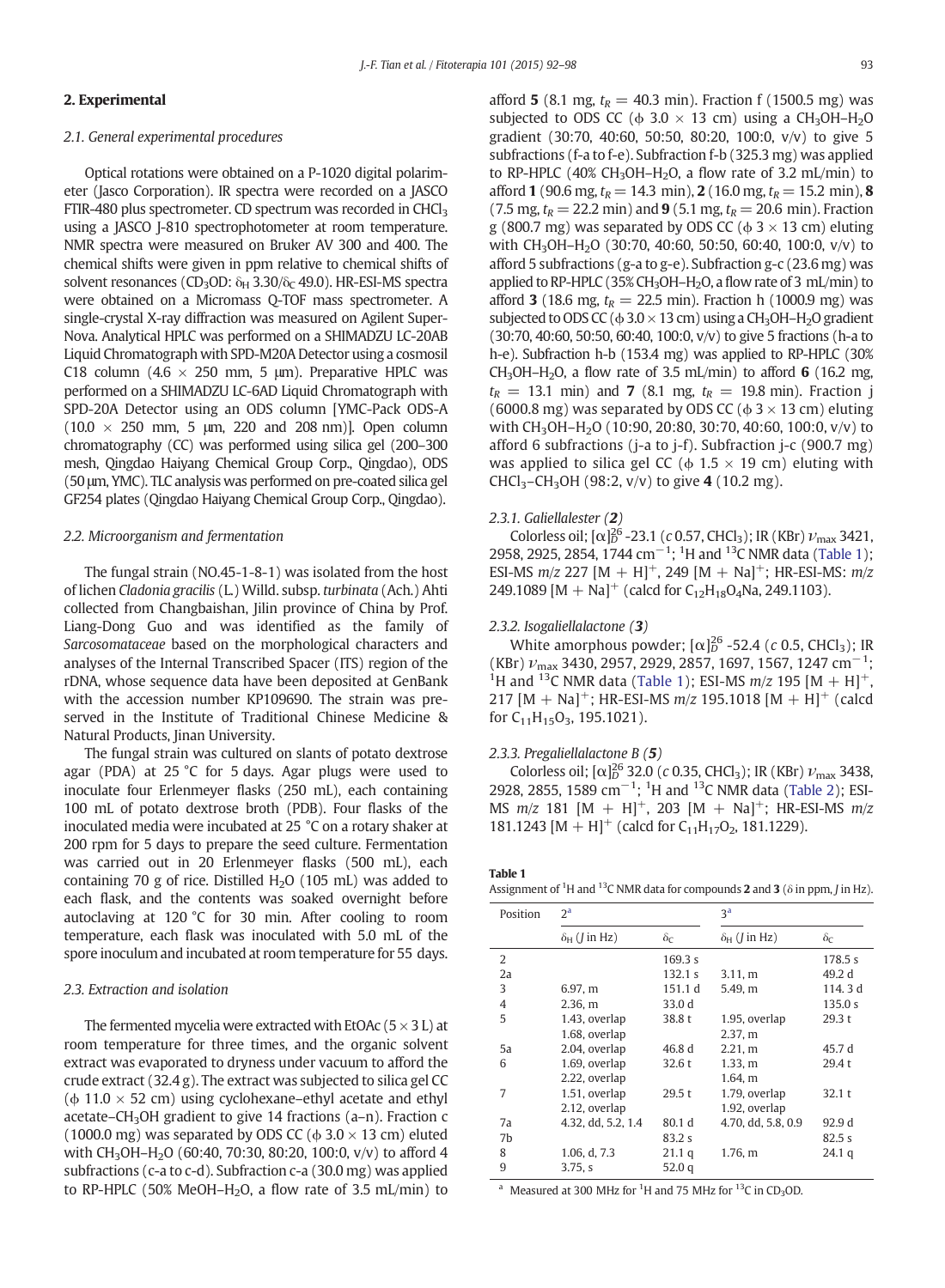<span id="page-2-0"></span>

| Table 2                                                                                                                |  |
|------------------------------------------------------------------------------------------------------------------------|--|
| Assignment of <sup>1</sup> H and <sup>13</sup> C NMR data for compounds <b>5–9</b> ( $\delta$ in ppm, <i>J</i> in Hz). |  |

| Position | 5 <sup>a</sup>               |                        | 6 <sup>b</sup>                     |                        | $\neg b$                     |                       | 8 <sup>b</sup>               |                        | 9 <sup>b</sup>               |                       |
|----------|------------------------------|------------------------|------------------------------------|------------------------|------------------------------|-----------------------|------------------------------|------------------------|------------------------------|-----------------------|
|          | $\delta_H$ ( <i>J</i> in Hz) | $\delta_{\mathcal{C}}$ | $\delta_{\rm H}$ ( <i>J</i> in Hz) | $\delta_{\mathcal{C}}$ | $\delta_H$ ( <i>J</i> in Hz) | $\delta_{\mathsf{C}}$ | $\delta_H$ ( <i>J</i> in Hz) | $\delta_{\mathcal{C}}$ | $\delta_H$ ( <i>J</i> in Hz) | $\delta_{\mathsf{C}}$ |
| 2        |                              | 176.2 s                |                                    | 176.3 s                |                              | 176.2 s               |                              | 175.9 s                |                              | 175.8, s              |
| 3        |                              | 134.8 s                |                                    | 136.2 s                |                              | 134.3 s               |                              | 134.9 s                |                              | 134.9. s              |
| 4        | 7.28. m                      | 151.1 d                | 7.21 m                             | 148.1 d                | 7.33 m                       | 151.5 d               | 7.31 m                       | 150.7 d                | 7.29,m                       | 150.6, d              |
| 5        | 4.99, overlap                | 82.6 d                 | 5.01,m                             | 84.1 d                 | 5.12, m                      | 80.7 d                | 5.10,m                       | 80.4 d                 | 5.35, m                      | 79.0,d                |
| 6        | 1.67,m                       | 33.7t                  | 3.65, dd, 12.2, 4.8                | 62.8 t                 | 1.73, m                      | 37.5t                 | 1.88, m                      | 33.5t                  | 2.83, d, 6.5                 | 45.8, t               |
|          | 1.86, m                      |                        | 3.84, dd, 12.2, 3.8                |                        | 1.95, m                      |                       | 2.13, m                      |                        |                              |                       |
|          | 2.18, overlap                | 30.3t                  |                                    |                        | 3.71, dd, 6.8, 5.6           | 58.9 t                | 4.18, m                      | 61.5 d                 |                              | 209.3, s              |
| 8        | 5.84. m                      | 138.5 d                |                                    |                        |                              |                       |                              | 172.6 s                | 2.51, q, 7.3                 | 37.0, t               |
| 9        | 5.03, m                      | 116.1 t                |                                    |                        |                              |                       | 2.03, s                      | 20.8 <sub>q</sub>      | 1.03, t, 7.3                 | 7.7, q                |
| 1'       | 2.22, overlap                | 28.1t                  | 2.24,m                             | 28.2t                  | 2.22,m                       | 28.1t                 | 2.23, m                      | 28.1 t                 | 2.22,m                       | 28.1, t               |
| 2'       | 1.58, m                      | 21.8t                  | 1.59, sext, 7.5                    | 21.8t                  | 1.58, sext, 7.5              | 21.8t                 | 1.59, sext, 7.3              | 21.8t                  | 1.58, sext, 7.3              | 21.8, t               |
| 3'       | 0.96, t, 7.5                 | 14.0 <sub>q</sub>      | 0.96, t, 7.5                       | 14.0 <sub>q</sub>      | 0.96, t, 7.3                 | 14.0 <sub>q</sub>     | 0.96, t, 7.3                 | 14.0 <sub>q</sub>      | 0.96, t, 7.3                 | 14.0, $q$             |

<sup>a</sup> Measured at 400 MHz for <sup>1</sup>H and 100 MHz for <sup>13</sup>C in CD<sub>3</sub>OD.<br><sup>b</sup> Measured at 300 MHz for <sup>1</sup>H and 75 MHz for <sup>13</sup>C in CD<sub>3</sub>OD.

# 2.3.4. Pregaliellalactone C (6)

Colorless oil;  $[\alpha]_D^{26}$  -7.6 (c 0.5, CHCl<sub>3</sub>); IR (KBr)  $\nu_{\text{max}}$  3425, 2961, 2928, 2854, 1748 cm<sup>-1</sup>; <sup>1</sup>H and <sup>13</sup>C NMR data (Table 2); ESI-MS  $m/z$  157 [M + H]<sup>+</sup>, 179 [M + Na]<sup>+</sup>; HR-ESI-MS  $m/z$ 157.0861  $[M + H]^{+}$  (calcd for  $C_8H_{13}O_3$ , 157.0865).

# 2.3.5. Pregaliellalactone D (7)

Colorless oil;  $\lbrack \alpha \rbrack_0^{26}$  17.8 (c 0.5, CHCl<sub>3</sub>); IR (KBr)  $\nu_{\text{max}}$  3436, 2961, 2932, 2875, 1746, 1060 cm<sup>-1</sup>; <sup>1</sup>H and <sup>13</sup>C NMR data (Table 2); ESI-MS  $m/z$  171  $[M + H]$ <sup>+</sup>, 193  $[M + Na]$ <sup>+</sup>; HR-ESI-MS  $m/z$  171.1019 [M + H]<sup>+</sup> (calcd for C<sub>9</sub>H<sub>15</sub>O<sub>3</sub>, 171.1021).

#### 2.3.6. Pregaliellalactone E (8)

Colorless oil;  $[\alpha]_D^{26}$  14.0 (c 0.4, CHCl<sub>3</sub>); IR (KBr)  $\nu_{\text{max}}$  3447, 2961, 2926, 2854, 1747, 1240 cm<sup>-1</sup>; <sup>1</sup>H and <sup>13</sup>C NMR data (Table 2); ESI-MS  $m/z$  213 [M + H]<sup>+</sup>, 235 [M + Na]<sup>+</sup>; HR-ESI-MS  $m/z$  213.1137 [M + H]<sup>+</sup> (calcd for C<sub>11</sub>H<sub>17</sub>O<sub>4</sub>, 213.1127).

#### 2.3.7. Pregaliellalactone  $F(\mathbf{9})$

Colorless oil;  $[\alpha]_D^{26}$  6.4 (c 0.35, CHCl<sub>3</sub>); IR (KBr)  $\nu_{\text{max}}$  3447, 2961, 2926, 2854, 1756; <sup>1</sup>H and <sup>13</sup>C NMR data (Table 2); ESI-MS  $m/z$  197 [M + H]<sup>+</sup>, 219 [M + Na]<sup>+</sup>; HR-ESI-MS  $m/z$  197.1183  $[M + H]^{+}$  (calcd for  $C_{11}H_{17}O_3$ , 197,1178).

# 2.4. Crystal data for isogaliellalactone (3)

Colorless needles,  $C_{11}H_{14}O_3$  (H<sub>2</sub>O),  $M = 212.24$ : orthorhombic, space group  $P2_12_12_1$ ,  $a = 7.2048(8)$  Å,  $b = 9.1567(10)$  Å, c = 16.295(2) Å,  $\alpha = 90.00^{\circ}$ ,  $\beta = 90.00^{\circ}$ ,  $\gamma = 90.00^{\circ}$ ,  $V =$ 1075.0(2) Å3,  $Z = 4$ ,  $d_x = 1.311$  g/cm<sup>3</sup>,  $F(000) = 456.0$ ,  $\mu$ (Cu  $K\alpha$ ) = 0.824 mm<sup>-1</sup>. Data collection was performed on a Sapphire CCD using graphite-monochromated Cu Kα radiation  $(\lambda = 1.54184 \text{ Å})$  at 293.0 K; 4838 reflections were collected to  $\theta_{\rm max} = 61.85^{\circ}$ ; 1642 independent reflections were obtained. with 1401 reflections above the designated intensity threshold for observation  $[F^2 > 2\sigma(F^2)]$ . The final  $R = 0.0523$ ,  $Rw = 0.1721$ , and  $S = 1.138$ , and Flack = 0.0 (5). Crystallographic data for compound 3 reported in this paper have been deposited with the Cambridge Crystallographic Data Centre (CCDC 1031872).

#### 2.5. MTT assay

Cells were counted by using a hemocytometer, equally distributed in 96-well plates (5  $\times$  10<sup>3</sup> cells per well) and treated with 1–9 for 48 h using cisplatin, paclitaxel or vorinostat as the positive controls. Cell proliferation was evaluated with an MTT assay procedure as previously de-scribed [\[10,11\]](#page-6-0). To determine cell viability, the medium was removed and cells were incubated with 3-(4,5-dimethyl-2 thiazolyl)-2,5-diphenyl-2H-tetrazolium bromide (MTT) at a final concentration of 0.5 mg/mL in RPMI 1640 medium containing 10% FBS for 2 h in the dark at 37 °C. Then 100 μL DMSO was added to the wells. Cultures were incubated at room temperature (RT) for 5 min and read at 492 nm.

# 3. Results and discussion

Compound 1 was obtained as colorless oil. The ESI-MS spectrum showed quasimolecular ions at  $m/z$  195  $[M + H]^{+}$ and 217  $[M + Na]$ <sup>+</sup>, indicating that its molecular weight was 194. By comparison of its physical and spectroscopic data, compound 1 was identified to be  $(-)$ -galiellalactone [\[2\].](#page-6-0)

Compound 2 was obtained as colorless oil. The HR-ESI-MS showed quasimolecular ion at  $m/z$  249.1089 [M + Na]<sup>+</sup> (calcd for 249.1103), indicating the molecular formula of  $C_{12}H_{18}O_4$ and accounting for 4 degrees of unsaturation. The  ${}^{1}$ H and  ${}^{13}$ C NMR spectra for 2 were similar to those of  $(-)$ -galiellalactone (1), implying that 2 was a galiellalactone analog. The  ${}^{1}$ H and  ${}^{13}$ C NMR spectra for 2 showed the presence of a methoxyl signal at  $\delta_H$  3.75 (3H, s, H-9)/ $\delta_C$  52.0 (C-9), The HMBC correlation from H-9 (δ 3.75, 3H, s) to C-2 (δ 169.3) attached the methoxyl group to C-2 position, suggesting that the lactone ring in 2 was opened. The molecular formula information of 2 confirmed the conclusion mentioned above. Thus, the planar structure of 2 was determined, which was verified by  ${}^{1}$ H- ${}^{1}$ H COSY and HMBC spectra [\(Figs. 1](#page-3-0) and [2\)](#page-3-0). The stereochemistry of 2 was defined by chemical derivative method. Compound 1 was put into methanol for 2 days at room temperature. HPLC analysis revealed that compound 1 was transformed into compound 2 partially. By comparing their optical rotations, together with consideration of biogenetic pathway, compound 2 had the same stereochemistry as that of 1. Thus, the chemical structure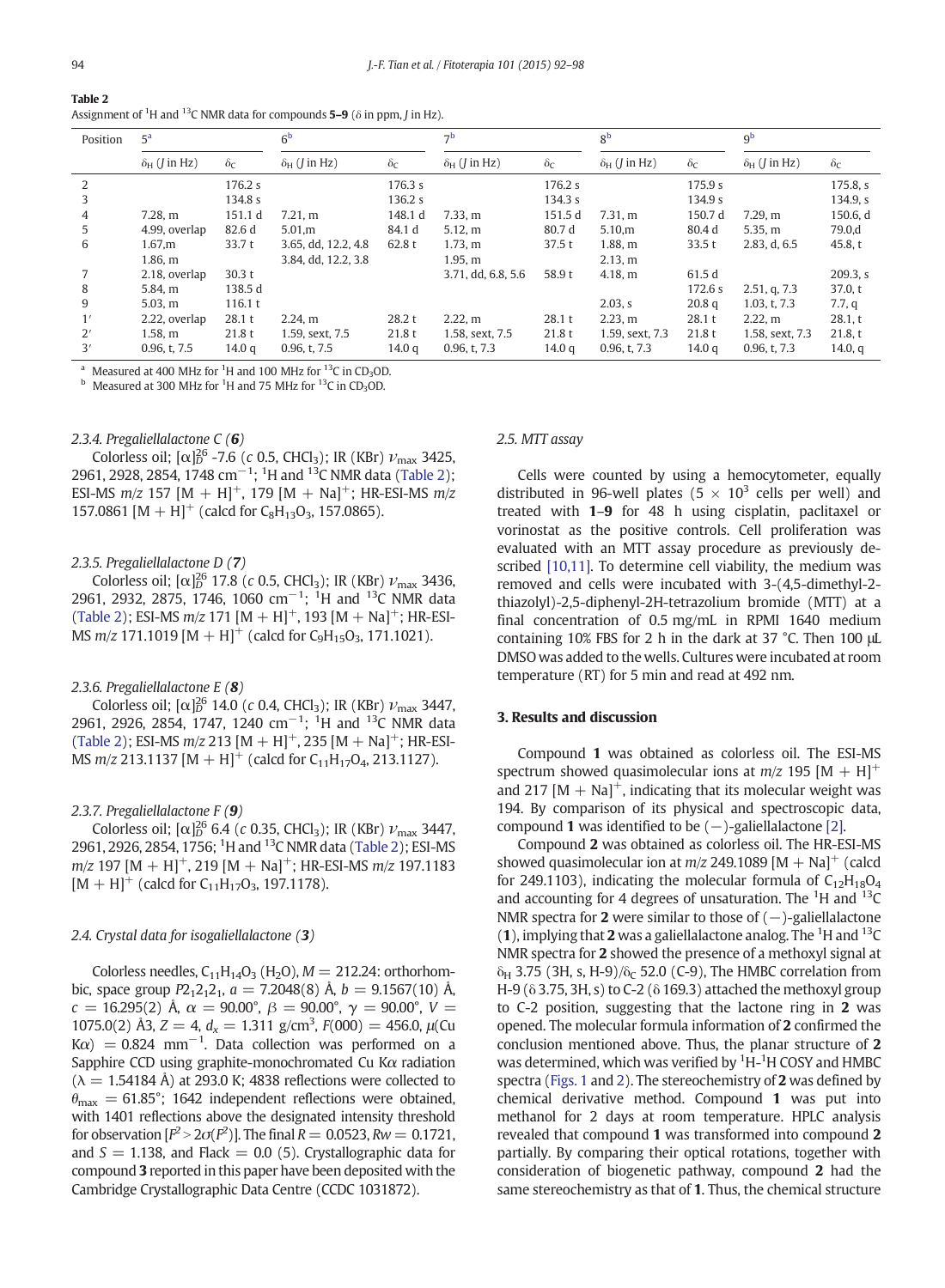<span id="page-3-0"></span>

Fig. 1. Chemical structures of compounds 1-9.

of compound 2 was determined and named galiellaester. Also, the result suggested that compound 2 might be an artifact during the purification process.

Compound 3 was obtained as white amorphous powder. Its molecular formula was established to be  $C_{11}H_{14}O_3$  by HR ESI-TOF MS spectrum  $(m/z$  195.1018  $[M + H]^{+}$ , calcd for 195.1021), requiring 5 degrees of unsaturation. Comparison of the  $\rm ^1H$  and  $\rm ^{13}C$  NMR spectra with those of ( $-$ )-galiellalactone (1) revealed that 3 was also a galiellalactone analog and the obvious differences between them lay in the 13C chemical shift of C-2a, 3, and 4. In the <sup>1</sup>H and <sup>13</sup>C NMR spectra of **3**, the <sup>13</sup>C chemical shifts from δ 132.3 (C-2a), 150.4 (C-3) and 30.0 (C-4) (in 1) to  $\delta$  49.2, 114.3 and 135.0 (in 3), suggesting that the double bond has been shifted from Δ2a to Δ3 in 3 compared with that of 1. The HMBC correlations from H-8 (δ 1.76, 3H, m) to C-3 (δ 114.3) and C-4 (δ 135.0) confirmed the deduction mentioned above. Therefore, the planar structure of 3 was determined and confirmed by <sup>1</sup>H-<sup>1</sup>H COSY and HMBC spectra (Figs. 1 and 2). The relative configurations of 3 were assigned by the single-crystal X-ray diffraction experiment conducted with Cu Kα, which were identical with those of 1. Considering the biogenetic pathway, together with comparison of the optical rotation with that of 1, the absolute configurations of 3 were determined as (2aS, 5aR, 7aR, 7bS). Thus, the chemical structure of 3 was determined named isogaliellalactone.

Compound 4 was obtained as colorless oil. The ESI-MS showed quasimolecular ion at  $m/z$  197 [M + H]<sup>+</sup>, indicating that its molecular weight was 196, 2 Da more than that of 1. Comparing their physical and spectroscopic data, compound 4 was assigned to be 2αβ,3-dihydrogaliellalactone [\[13\]](#page-6-0).

Compound 5 was obtained as colorless oil. The HR-ESI-MS showed quasimolecular ion at  $m/z$  181.1243 [M + H]<sup>+</sup> (calcd for 181.1229), indicating the molecular formula of  $C_{11}H_{16}O_2$ and accounting for 4 degrees of unsaturation. The  $^{13}$ C NMR signals at  $\delta$  82.6, 151.1, 134.8, and 176.2 suggested the presence of a 3,5-disubstituted-5H-furan-2-one moiety in 5, which was similar to those of pregaliellalactone  $[2]$ . In the  ${}^{1}$ H- ${}^{1}$ H COSY spectrum of 5, successive correlations of H-9 (δ 5.03, 2H, m), H-8 (δ 5.84, 1H, m), H-7 (δ 2.18, 2H, overlap), H-6α (δ 1.67, 1H, m)/H-6β (δ 1.86, 1H, m), H-5 (δ 4.99, 1H, m), and H-4 (δ 7.28, 1H, m) revealed the partial structure of C4-C5-C6-C7-C8-C9; correlations of H-2′ (δ 1.58, 2H, m) with H-3′ (δ 0.96, 3H, t, 7.5) and H-1′ (δ 2.22, 2H, overlap) showed partial structure of C1′- C2′-C3′. The HMBC correlations from H-6 $\alpha$  ( $\delta$  1.67, 1H, m) and H-6β (δ 1.86, 1H, m) to C-5 (δ 82.6) and C-4 (δ 151.1) confirmed that aliphatic chain C6-C7-C8-C9 was adjacent to C-5 of the 3,5 disubstituted-furan-5H-2-one moiety. Meanwhile, the HMBC correlations from H-1′ (δ 2.22, 2H, overlap) to C-3 (δ 134.8) and C-4 (δ 151.1) implied the linkage of aliphatic chain C1′–C2′–C3′ with C-3 of the 3,5-disubstituted-5H-furan-2-one moiety. Thus, the planar structure of 5 was determined (Fig. 1). Chiral resolution of 5 was performed by Lux cellulose-2 chiral liquid chromatography (phenomenex,  $5 \mu$ ,  $\phi$  4.6  $\times$  250 mm) using 50%  $CH<sub>3</sub>CN-H<sub>2</sub>O$  at 1.0 mL min<sup>-1</sup>. The HPLC chromatogram showed two enantiomers,  $t_{\rm R}$  9.94 min for 5a and  $t_{\rm R}$  10.38 min for 5b, and their relative content ratio was 94:6 according to their relative



Fig. 2. Key 1H-1H COSY and HMBC correlations of compounds 3 and 5.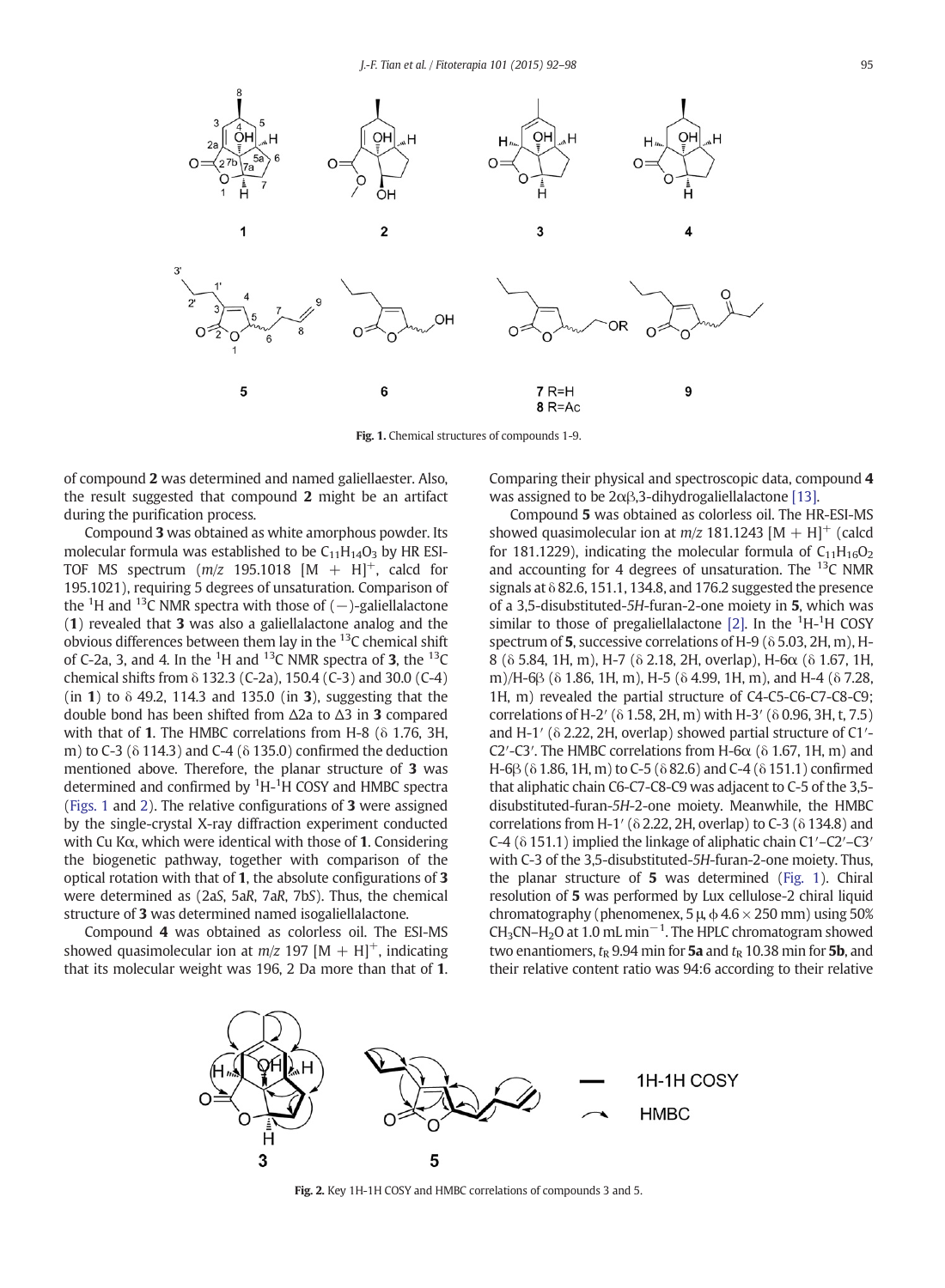<span id="page-4-0"></span>peak areas (94.2% for 5a and 5.8% for 5b). The CD spectrum of compound 5 displayed positive cotton effects at 211 nm, suggesting that the major enantiomer (5a) has S configuration [\[12\]](#page-6-0). Thus compound 5 was assigned to be a mixture of  $(5S)$ and (5R)-pregaliellalactone B in the ratio of 94:6 (Fig. 3).

Compound 6 was obtained as colorless oil. Its molecular formula was established to be  $C_8H_{12}O_3$  by HR ESI-TOF MS spectrum  $(m/z \ 157.0861 \ [M + H]^+$ , calcd for 157.0865),

requiring 3 degrees of unsaturation. Comparison of the <sup>1</sup>H and  $13C$  NMR data with that of 5 suggested that compound 6 had a 3propyl-5H-furan-2-one moiety in its structure and the difference between them lay in the aliphatic side chain substituent of C-5. The  $\rm{^{1}H}$  and  $\rm{^{13}C}$  NMR spectrum of 6 displayed a set of methylene signals at δ 3.65 (1H, dd, 12.2, 4.8, H-6a)/3.84 (1H, dd, 12.2, 3.8, H-6 $\beta$ ) and  $\delta$  62.8 (C-6), which suggested that the side chain attached with C-5 of the 3-propyl-5H-furan-2-one moiety was a

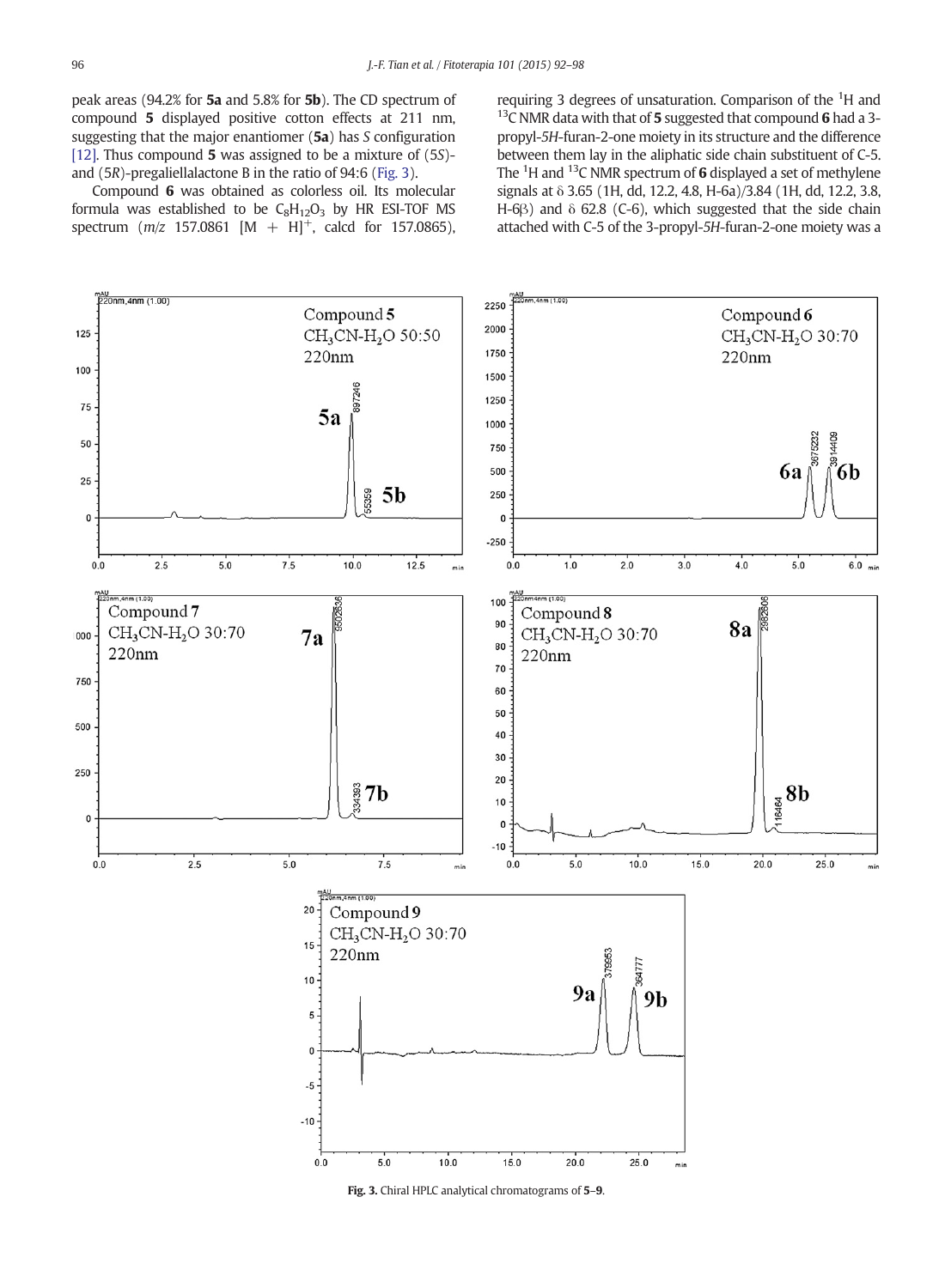<span id="page-5-0"></span>hydroxymethyl group. Thus, the planar structure of 6 was proposed ([Fig. 1](#page-3-0)) and was confirmed by  ${}^{1}$ H- ${}^{1}$ H COSY and HMBC spectra. Compound 6 was subject to Lux cellulose-2 chiral liquid chromatography analysis (phenomenex, 5 μ, ϕ  $4.6 \times 250$  mm) using 30% CH<sub>3</sub>CN–H<sub>2</sub>O at 1.0 mL min $^{-1}$ . The HPLC chromatogram displayed two enantiomers,  $t<sub>R</sub>$  5.19 min for 6a and  $t_{R}$  5.53 min for 6b, and their relative content ratio was 48:52 according to their relative peak areas (48.4% for 6a and 51.6% for 6b). Enantiomer 6a showed a negative cotton effect at 211 nm in the CD spectrum, which suggested that its absolute configuration was S configuration [\[12\]](#page-6-0). Meanwhile, enantiomer 6b showed a positive cotton effect at 211 nm in the CD spectrum, indicating that the absolute configuration of C-5 for enantiomer 6b was R configuration. Thus, compound **6** was elucidated to be a mixture of  $(5S)$ and (5R)-3-propyl-5-(hydroxymethyl)-5H-furan-2-one in the ratio of 48:52 [\(Fig. 3 and 4\)](#page-4-0).

Compound 7 was obtained as colorless oil. Its molecular formula was established to be  $C_9H_{14}O_3$  by HR ESI-TOF MS spectrum  $(m/z \ 171.1019 \ [M + H]^+$ , calcd for 171.1021), requiring 3 degrees of unsaturation. The <sup>1</sup>H and <sup>13</sup>C NMR spectra of 7 were similar to that of 6 except for an extra methylene signal at  $\delta_H$  1.73 (1H, m), 1.95 (1H, m)/ $\delta_C$  37.5 (C-6). The HMBC correlations from  $\delta_H$  1.73 (1H, m) and 1.95 (1H, m) to C-7 ( $\delta_C$  58.9), C-5 ( $\delta_C$  80.7), and C-4 ( $\delta_C$  151.5) suggested that the methylene was adjacent to the C-5 of the 5H-furan-2 one moiety. The conclusion was confirmed by the  $\rm ^1H\text{-}^1H$  COSY spectrum of compound 7. Thus, the planar structure of 7 was determined as shown in [Fig. 1.](#page-3-0) Chiral resolution of 7 was performed by Lux cellulose-2 chiral liquid chromatography (phenomenex, 5  $\mu$ ,  $\phi$  4.6  $\times$  250 mm) using 30% CH<sub>3</sub>CN–H<sub>2</sub>O at 1.0 mL min−<sup>1</sup> . The HPLC chromatogram showed two enantiomers,  $t_R$  6.18 min for **7a** and  $t_R$  6.66 min for **7b**, and their relative content ratio was 97:3 according to their relative peak areas (96.6% for 7a and 3.4% for 7b). The CD spectrum of compound 7 displayed positive cotton effects at 211 nm, suggesting that the major enantiomer (7a) has S configuration [\[12\]](#page-6-0). Thus, compound 7 was identified to be a mixture of (5S)- and (5R)-3 propyl-5-(2-hydroxyethyl)-5H-furan-2-one in the ratio of 97:3 [\(Fig. 3\)](#page-4-0).

Compound 8 was obtained as colorless oil. The HR-ESI-MS showed quasimolecular ion at  $m/z$  213.1137 [M + H]<sup>+</sup> (calcd. for 213.1127), indicating the molecular formula of  $C_{11}H_{16}O_4$ and accounting for 4 degrees of unsaturation. The  ${}^{1}$ H and  ${}^{13}$ C NMR spectra for 8 showed great similarity to those of 7 except for an extra acetyl group signals at  $\delta_H$  2.03 (3H, s)/ $\delta_C$  20.8 and  $\delta_C$ 172.6 ([Table 2\)](#page-2-0). The HMBC correlations from H-7 (δ 4.18, 2H, m) to C-8 (δ 172.6) suggested the linkage of acetyl group with C-7. Thus, the planar structure of compound 8 was determined, which was an acetylated derivative of 7. Compound 8 was subject to Lux cellulose-2 chiral liquid chromatography analysis (phenomenex, 5  $\mu$   $\phi$  4.6  $\times$  250 mm) using 30%  $CH<sub>3</sub>CN-H<sub>2</sub>O$  at 1.0 mL min<sup>-1</sup>. The HPLC chromatogram displayed two enantiomers,  $t<sub>R</sub>$  19.73 min for 8a and  $t<sub>R</sub>$ 20.87 min for 8b, and their relative content ratio was 96:4 according to their relative peak areas (96.2% for 8a and 3.8% for 8b). The CD spectrum of compound 8 displayed positive cotton effects at 211 nm, suggesting that the major enantiomer (8a) has S configuration [\[12\].](#page-6-0) Thus, compound 8 was assigned to be a mixture of (5S)- and (5R)-3-propyl-5-(2-acetyl-ethyl)-5Hfuran-2-one in the ratio of 96:4 [\(Fig. 3\)](#page-4-0).

Compound 9 was obtained as colorless oil. Its molecular formula was established to be  $C_{11}H_{16}O_3$  by HR ESI-TOF MS spectrum  $(m/z \ 197.1183 \ [M + H]^+$ , calcd. for 197.1178), requiring 3 degrees of unsaturation. Comparison of  ${}^{1}$ H and  ${}^{13}$ C NMR data with those of 5 indicated that 9 also had the 3-propyl-5H-furan-2-one moiety and the difference between them lay in the C-5 substituent ([Table 2](#page-2-0)). The HMBC correlations from H-9 (δ 1.03, 3H, t, 7.3) to C-8 (δ 37.0) and C-7 (δ 209.3) and from H-6 (δ 2.83, 2H, d, 6.5) to C-5 (δ 79.0), C-4(δ 150.6), C-7 (δ 209.3), and C-8 (δ 37.0) suggested that a 2-oxobutyl group was adjacent to C-5 in 9. Thus, the planar structure of 9 was established as depicted [\(Fig. 1](#page-3-0)). Chiral resolution of 9 was performed by Lux cellulose-2 chiral liquid chromatography (phenomenex, 5 μ, ϕ  $4.6 \times 250$  mm) using 30% CH<sub>3</sub>CN–H<sub>2</sub>O at 1.0 mL min<sup>-1</sup>. The HPLC chromatogram displayed two enantiomers,  $t<sub>R</sub>$  22.20 min for **9a** and  $t<sub>R</sub>$  24.60 min for **9b**, and their relative content ratio was 51:49 according to their relative peak areas (51.0% for 9a and 49.0% for 9b). Enantiomer 9a showed a positive cotton effect at 211 nm in the CD spectrum, which suggested that its absolute



Fig. 4. CD spectra of compounds 6 and 9 in CHCl3.